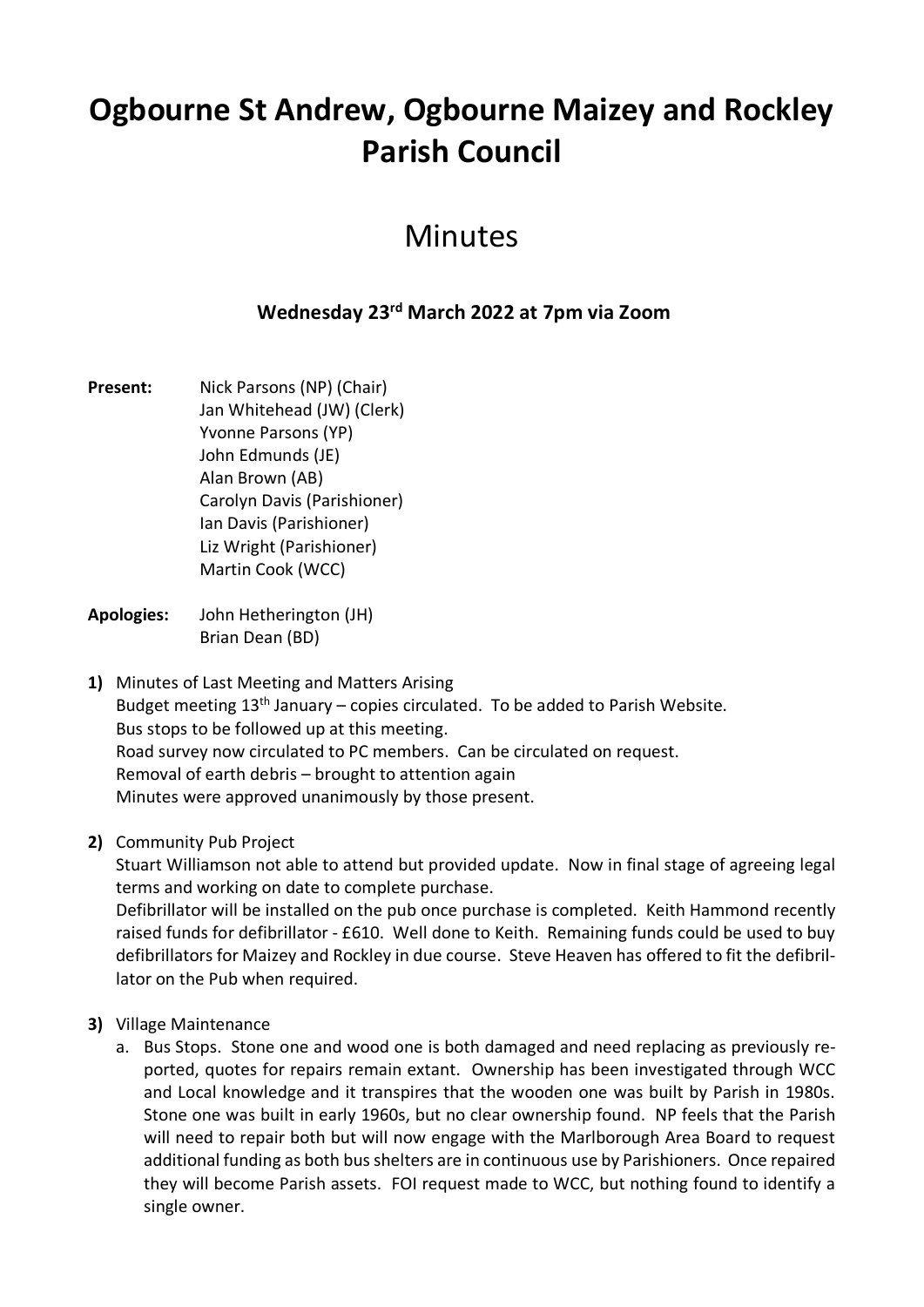- b. Road Survey. Report has been circulated to PC from WCC, which supports the request to reduce the speed from 30 to 20 MPH. There have also been 3 complaints about speeding and weight of traffic using the village as a cut through. Responsibility for the Speed reduction process now falls to the Parish Council. Total of up to £6500 to change from 30 to 20mph. CATG have agreed to fund 75% of costs with Parish Council paying the remainder - £1625. This amount is manageable. It may be possible to investigate a width restriction notice, but this would still be subject to costs and may cause issues with horseboxes etc. Due to a time driven action to further the request through CATG, an emailed vote was carried out to pursue the Speed Limit reduction and associated costs, as a result 4 councilors for, 2 against. The reduction from 30 to 20 Mph for Ogbourne Maizey will go ahead.
- c. Community Speed watch is delayed. Cars are currently exceeding the safe limit for the community speed watch team to operate safely on the main road. Another traffics survey to be carried out, in the interim Wiltshire traffic police will be requested to carry out speed Checks on the A346.
- d. The pavement along the A346 between Marphet and Tresco House has hard packed debris, causing an obstacle to users, this debris now must be mechanically removed. A complaint has been received from Bruce Fox to this effect. The Curbstones are also sinking too or covered by tarmac. To be reported via MyWiltshire website. There are also issues with the road surface in general. WCC highways spend is remaining static this year, but prices are higher and no specific works for Ogbourne St Andrew scheduled.

**Action: Create list of locations with issues and send to Martin Cook.**

e. A346 – Reported by Brian Dean, the lack of road markings at War Memorial junction. This need area requires repainting.

#### **Action: To be reported to Martin Cook**

f. Parish Steward. Recent trench outside Box Cottage to be dug out following collapse. Potholes in roads across Ogbourne St Andrew to be filled. **Action: Alan Brown to follow up and Martin Cook to provide list of what Parish Steward is able to do.**

#### **4)** Health and Social

- a. Defibrillators. See comments regarding the Community Pub.
- b. Queen's Platinum Jubilee. £500 available for an event. Alex France has volunteered to organize with team of volunteers for St Andrew. This to start from early April. Ogbourne Maizey are also having an event, but only open to residents.
- **5)** Planning

2 requests – one for disabled toilet for Silks on the Downs. No objections. EV charging point at Tresco House. No objections. There is also an application to change thatched porch on Old Cottage to a slate roof. This has gone directly to WCC.

**6)** Financial Report

£4687.47 in current account, £5953.55 in savings. The contribution to church grounds maintenance pending ongoing Issues with online banking currently, this is also affecting a salary payment to the Retiring Parish Clerk which will be cleared, once this access is rectified.

**7)** Correspondence

None received.